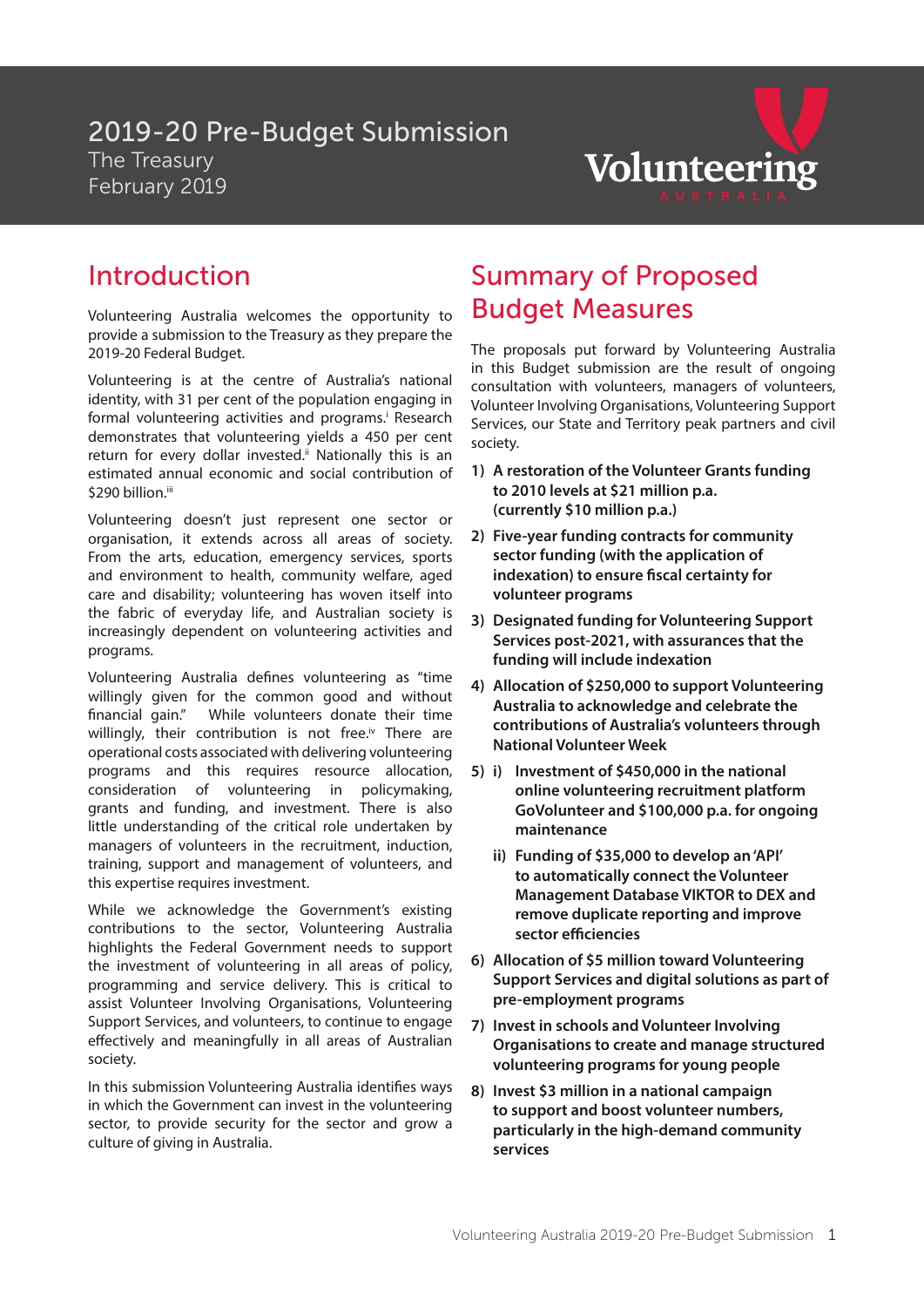## Volunteering Australia Response

#### 1. A restoration of the Volunteer Grants funding to 2010 levels at \$21 million p.a. (current \$10 million p.a.)

Volunteer Grants are aimed at supporting the efforts of Australia's volunteers. Grants of between \$1,000 and \$5,000 are provided to organisations and community groups to assist their volunteers to purchase equipment, for training or fundraising. However, in the last decade the sector has seen an ongoing reduction to Volunteer Grants. While \$21 million was allocated to Volunteer Grants in 2010, this was reduced to \$16 million in 2011-13, \$20 million in 2015 (a combined 2014-15 round), and then \$10 million in 2016. This represents an overall reduction of 52.3%.

There has been \$19,990,000 million allocated to Volunteer Grants in 2018-19, which represents a combined allocation of \$10 million from the 2017-18 period (which was not administered) and \$9,990,000 million for the 2018-19 period. This represents a reduction of \$10,000 in real terms.

Volunteering Australia calls for the restoration of Volunteer Grants funding to 2010 levels at \$21 million per year, which will foster volunteering, encourage current volunteers to continue volunteering and support Volunteer Involving Organisations to engage new volunteers.

#### 2. Five-year funding contracts for community sector funding (with the application of indexation) to ensure fiscal certainty for volunteer programs

Volunteering Australia stresses that short-term funding cycles are common within the community sector. Shortterm grants and funding do not allow for the strategic workforce planning that is required to operate and deliver successful programming. Longer-term, ongoing funding is essential to build stability, retain high quality staff and ensure valuable outcomes within the sector.

The volunteering sector experiences many challenges due to short-term funding, funding uncertainty, and competitive grants programs. This puts an enormous strain on the sector, with many community sector organisations asked to increase their operational output, with a critical lack of funding and resources.

Long-term funding supports the capacity of Volunteer Involving Organisations to engage volunteers. There is a common misconception that involving volunteers is free. Very often volunteer labour is not accounted for in grants and funding. Volunteer Involving Organisations encounter reasonable expenses with the induction, training, management, resources and ongoing support of volunteers. There are also administrative overheads, such as insurance and reimbursement that organisations need to account for. It is important to acknowledge that volunteering requires considerable leadership and continued investment to ensure safe and effective volunteering. This is provided by managers of volunteers.

#### *"One issue is the ability to increase grant and funding opportunities to drive innovation for the attraction, recruitment and experience of the volunteer journey."vi*

In fact, the limitations enforced by short-term grants were recognised by the Government in their response to the *Senate Community Affairs References Committee Report*, which agreed that grant terms offered by the Department of Social Services should ideally be five-years in length in order to "allow community organisations to better undertake long-term business planning and provide consistency of services"vii and ensure that "community organisations are able to dedicate more resources to service delivery, rather than administrative processes, in turn providing valuable support to vulnerable Australians".viii

Volunteering Australia recently surveyed the sector, with the majority of respondents stressing that funding periods should be five years in length. Respondents highlighted that this would allow services and programs to plan, assessments to take place, as well as ensure certainty for both service recipients and to attract and retain quality staff. The longer contracts would also mean more time spent on developing and delivering services, as opposed to preparing funding applications.

Volunteering Australia reiterates our recommendation for five-year funding contracts to ensure fiscal certainty for the sector, allow for workforce planning, strengthen outcomes and build resources and structural capacity. We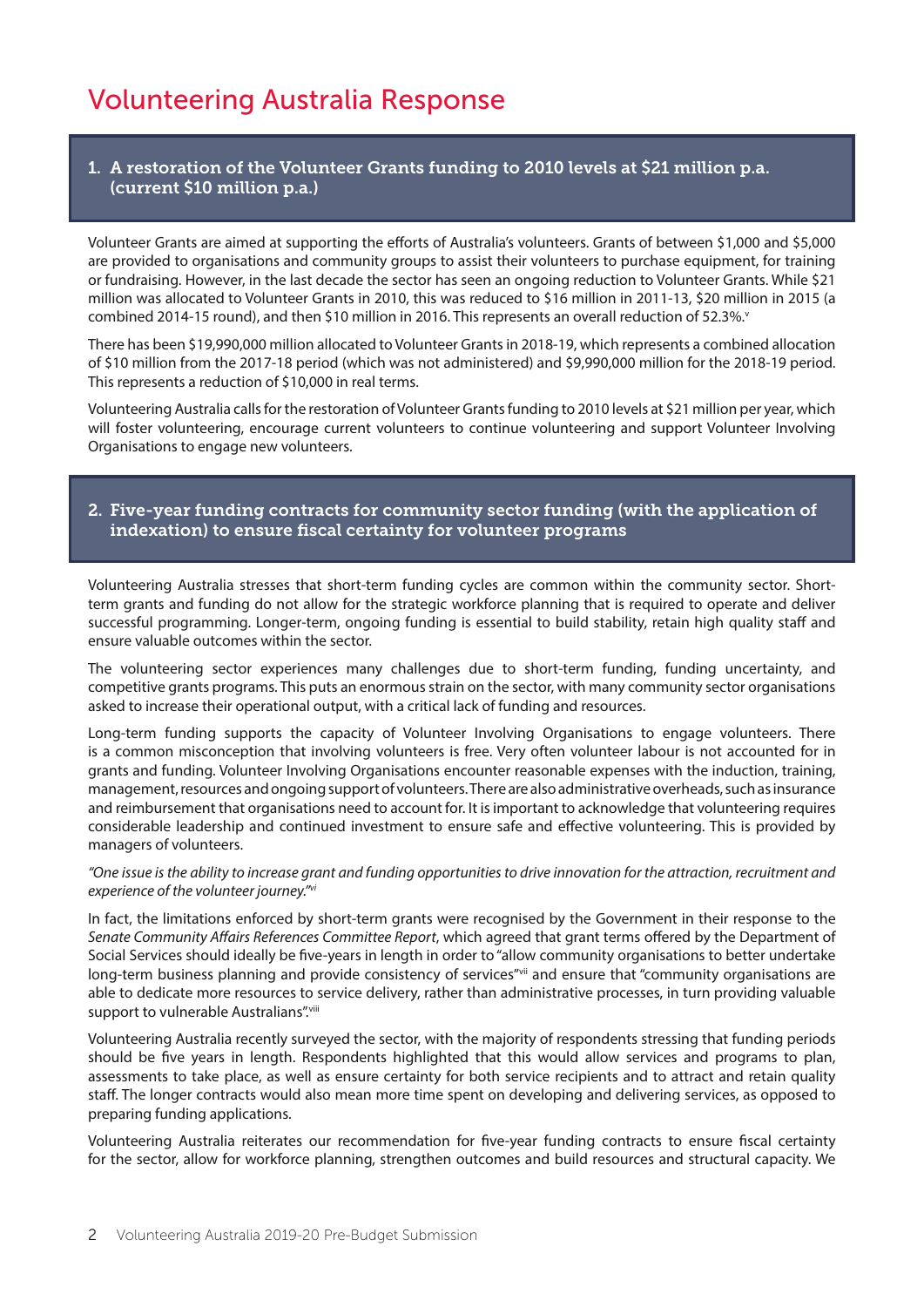also recommend that there should be the application of indexation to all grant funding which would ensure that community sector programs and services do not see funding cuts due to the lack of indexation. We also recommend that there is no application of the efficiency dividend to community sector funding, which when passed on, means that programs and services are on the receiving end of the shortfall.

### 3. Designated funding for Volunteering Support Services post-2021, with assurances that the funding will include indexation

Volunteering Support Services are place-based services that provide the critical infrastructure required for safe, effective and sustainable volunteering. These services are responsible for the promotion, resourcing and support of volunteering in local communities, and assist thousands of organisations across the country to recruit, retain and manage their volunteers.

In 2017, Volunteering Support Services enabled nearly 12.3 million volunteer hours. This volunteering is worth \$477.5 million and would not have occurred without the engagement of Volunteering Support Services. It is vital to note that Volunteering Support Services would not exist without the \$5.7 million per year investment from the Commonwealth. This represents a return on investment of \$83 for every dollar invested by the Commonwealth.

Volunteering Australia highlights the huge impact on sector support, if Volunteering Support Services are not a priority funding area. The operational cost of engaging volunteers must be accounted for within policies and programs. Organisations encounter significant costs with the training and management of volunteers, but many times these costs are not factored into funding structures.

While Volunteering Support Services have received an allocation of \$19.95 million for the Volunteer Management Activity (VMA) over three and a half years from 1 January 2018 through to 30 June 2021, the future of these services remains in doubt.<sup>ix</sup>

The federal government has undertaken a review of Volunteering Support Services to identify a best practice model for volunteer management, with the review supposed to be handed down in June 2018. The sector is still awaiting the outcome of the review.

In addition, since 2009, funding for the program has reduced by \$829,770 or 14.5 per cent in real terms due to an inability to keep pace with indexation. While funding has remained constant over the past few years, no indexation has been applied to the program. Economic modelling shows that if indexation is applied the level of funding for the Volunteer Management Program is expected to naturally increase.



#### *Australian Government funding for Volunteering Support Services matched with expected funding (if indexed) x*

Volunteering Australia calls on the Government to ensure funding indexation for the Volunteer Management Activity, with previous iterations of the program also receiving no indexation. We also recommend that there is designated funding for Volunteering Support Services post-2021.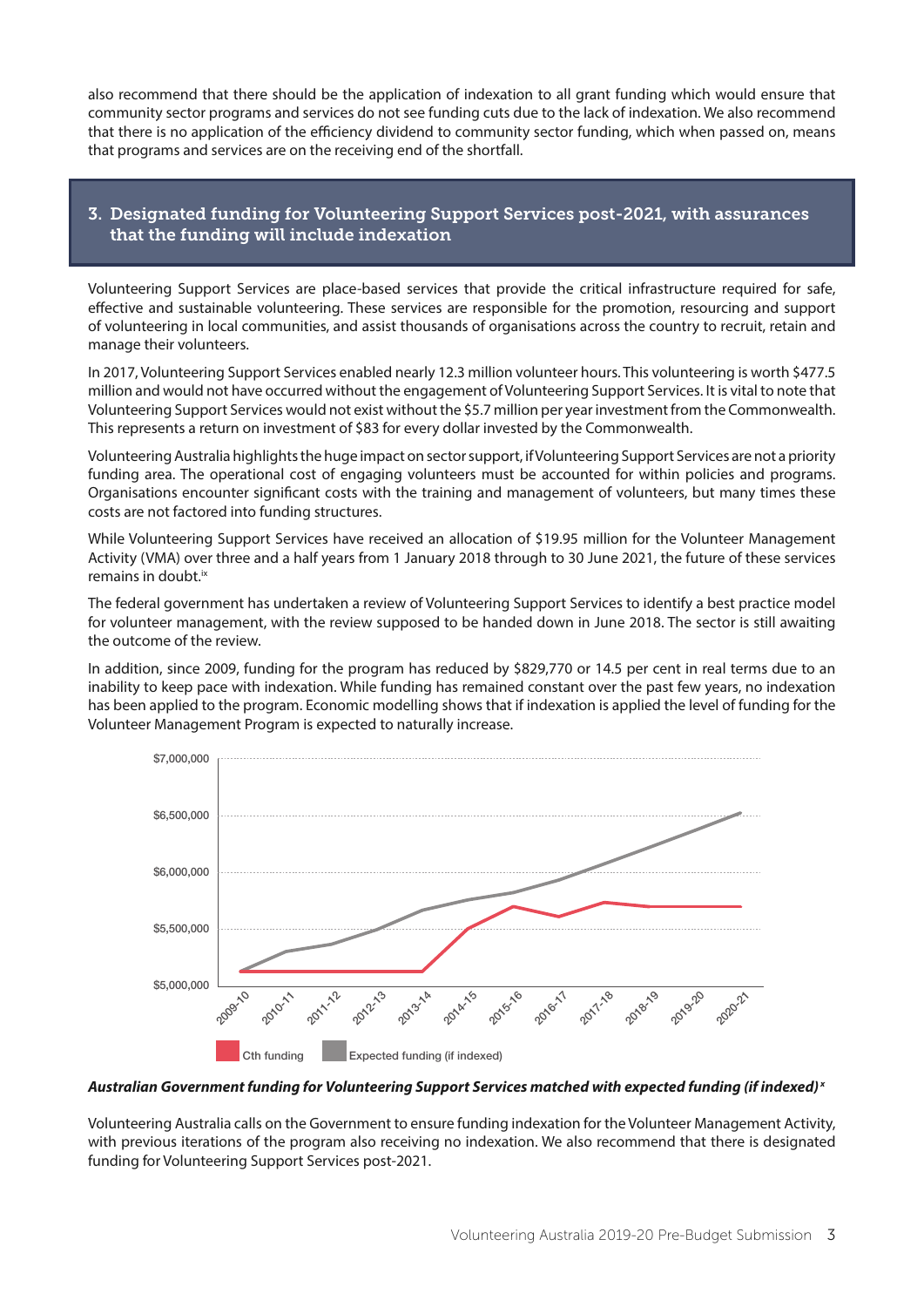#### 4. Allocation of resources and funding for National Volunteer Week at \$250,000 p.a., to support Volunteering Australia to acknowledge and celebrate the contributions of Australia's volunteers

National Volunteer Week (NVW) is the annual celebration of our nation's volunteers, and a time to acknowledge the generous contributions they make to society. For one week in May, thousands of events are held across the country to say thank you to the 6 million formal volunteers and millions of informal volunteers who give their time to strengthen our communities. The week-long celebration includes open days, award ceremonies, picnics, forums and training sessions.

Despite volunteering being a cross-portfolio activity, with impact in communities across Australia, National Volunteer Week currently receives no Commonwealth support. All promotions, marketing, communications and merchandising relating to National Volunteer Week are conducted within current staffing capacity and limited existing resources. Similar events hosted by other national peak bodies receive federal funding and support to carry out their activities. Volunteering Australia estimates that the cost of supporting this national week to be \$250,000 p.a.

#### 5. i) Investment of \$450,000 in the national online volunteering recruitment platform GoVolunteer and \$100,000 p.a. for ongoing maintenance

GoVolunteer is an initiative of Volunteering Australia, that aims to match people interested in volunteering with an appropriate volunteering opportunity, using a national database. GoVolunteer and the GoVolunteer app have a number of functions including:

- The ability to search for volunteering opportunities
- Show volunteer opportunities by geographic region
- Quickly express interest using information on the user's Volunteer Profile

Volunteering Australia's national database of volunteering opportunities, GoVolunteer, combined with SEEK Volunteer, retains the market share of volunteer opportunities in Australia at 89 per cent. It is used by over 8,000 Volunteer Involving Organisations nationally and the data it holds is shared with a number of partner websites including SEEK Volunteer, resulting in exposure to over 2 million people per year and 140,000 expressions of interest in volunteering opportunities to Volunteer Involving Organisations from potential volunteers. The digital platform is used by volunteers, Volunteer Involving Organisations and Volunteering Support Services.

GoVolunteer has serviced the needs of the volunteering sector for 19 years and is strongly supported by Volunteering Australia and all State and Territory volunteering peak bodies. The platform also holds a significant amount of volunteering related data and statistics which is critical for policies and programming. However, as the sector evolves and grows, the platform, backend database and the app require enhancements and ongoing maintenance to remain relevant and useful to users.

Volunteering Australia is cognisant of access and equity issues associated with digital modes of recruitment and referral systems, and the need to enhance the systems to ensure functionality is up to date with user expectations. We are seeking priority funding to ensure disadvantaged communities and the broader Australian public are not left behind through a failure to maintain adequate systems.

Volunteering WA, the Western Australian State peak body for volunteering, has operated the support helpdesk for GoVolunteer for over 10 years and overseen upgrades and system enhancements. Volunteering WA has longstanding relationships with software developers, as well as a strong degree of in-house technical knowledge. However, additional resourcing for the helpdesk to service client needs is vital to address growing demand in online volunteering recruitment. Volunteering Australia estimates the cost of system enhancements to the platform, backend database and the app to be approximately \$450,000, with ongoing maintenance costing approximately \$100,000 p.a.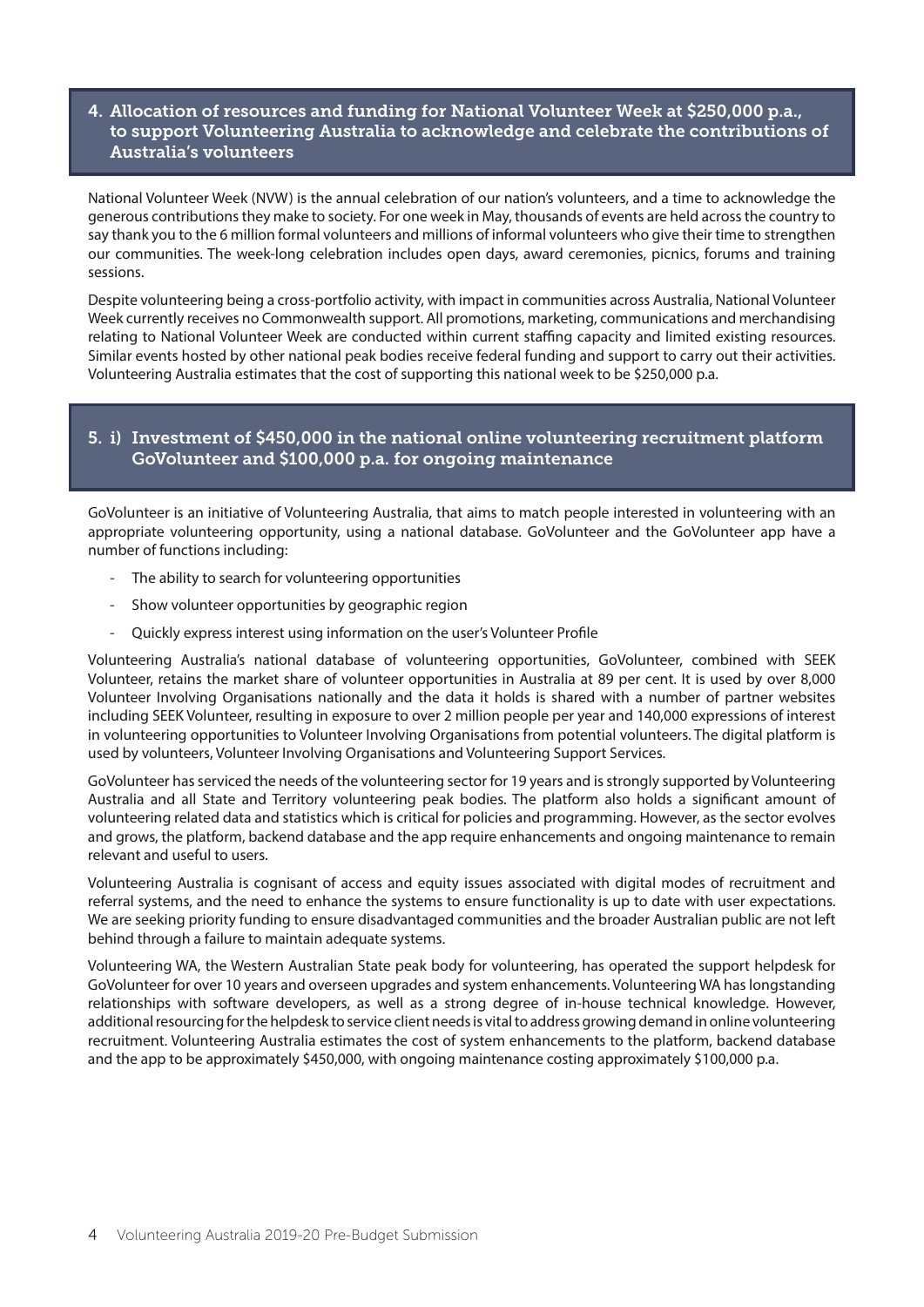#### 5. ii) Funding of \$35,000 to develop an 'API' to automatically connect the Volunteer Management Database VIKTOR to DEX and remove duplicative reporting and improve sector efficiencies

Volunteering Support Services are currently funded under the Volunteer Management Activity (VMA). As of the 1 January 2018, under their new funding arrangement, these services have been required to collect data under the Data Exchange system or DEX. There was no consultation with the sector on whether DEX was fit-for-purpose across certain Government activities.

While DEX is a client focused system, there is a disconnect with gathering data through DEX as volunteers are not clients. Organisations are currently compelled to collect data through DEX due to their funding agreements. The sector is very supportive of collecting data, and already collect data as part of their work, but stress that any data collection should be purpose-driven, accurate, reflective of the services being provided by these organisations and should not increase or duplicate the administrative and red tape burden on organisations that are already stretched. Volunteering Australia highlights that there has been acknowledgement from the Department that DEX currently does not match with the way these services operate.

The data collected through DEX is used by the Department, Ministers and other funding bodies to make decisions in relation to funding. Volunteering Australia is very concerned that the current data being collected is not fit-forpurpose and could have an adverse effect on current or future decisions. Adding to the concern is that the Volunteer Management Activity (VMA) is in the middle of a review by the Government.

Volunteering Australia recommends that there is funding to align our systems to provide quality, streamlined and useful data to inform policy decisions. We call for an allocation of \$35,000 to align the Volunteer Management Database VIKTOR so that it is compatible with DEX, to eliminate duplicative reporting and allow for automatic processing. We also recommend that there is bridging funding for organisations funded under the Volunteer Management Activity as they transition to DEX.

#### 6. Allocation of \$5 million toward Volunteering Support Services and digital solutions as part of pre-employment programs

Volunteering Australia stresses that the goal of the social security system should be to support people experiencing financial hardship. The reality is quite different with the current mutual obligation system having a high rate of noncompliance, with jobseekers under the compulsion to apply for jobs they would ordinarily not apply for, or accept, just to meet an activity requirement.

In our view, the current system does not sufficiently address joblessness, undermines positive employment outcomes and does not address the needs of certain groups, particularly those who are long-term unemployed. This was reiterated in the Government's report, 'I Want To Work', which highlighted the current "compliance-focused" nature of the employment services system, as opposed to being "help-focused", and genuinely looking at assisting unemployed people back into the workforce.xi

Volunteering Australia emphasises that volunteering is a pathway to employment by increasing workforce participation and connecting people to career paths that are better paid and more stable.xii Recent SEEK Volunteer research found that:

- 95 per cent of employers believed that volunteering can be a credible way of gaining real-work experience to add to your resume;
- 85 per cent of recruiters believe that volunteering is just as credible as paid work as long as it is relevant to the role or industry the person works in; and
- 92 per cent of employers said that relevant volunteer experience gives candidates an advantage in job interviews.<sup>xiii</sup>

Volunteering can be particularly valuable in assisting jobseekers from disadvantaged backgrounds to engage with the workforce and build key employable skills. This is significant given older people, culturally and linguistically diverse (CALD) people, or people with disability, can face multiple barriers to finding paid employment, such as discrimination, and are often excluded from the labour market.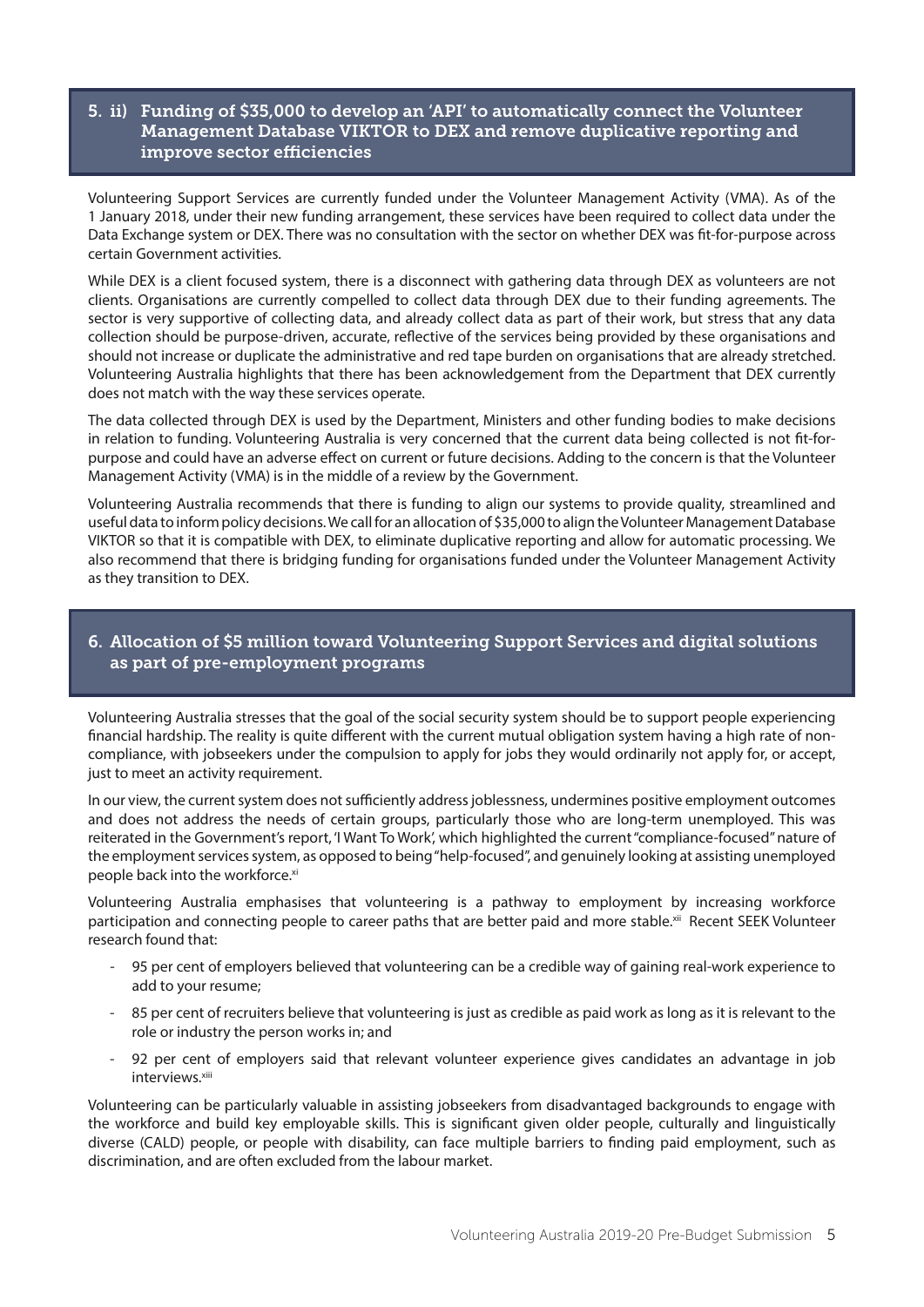We stress that the Government should look at investing in programs and services that facilitate volunteering as a pathway to paid employment. This includes appropriate financing for Volunteering Support Services to place participants as part of their requirements and in the existing volunteer platform GoVolunteer, to match people with appropriate volunteer roles.

With transitions to a more digital employment system, there are technological solutions to enable and encourage potential jobseekers to volunteer. For example, the 'Volunteering E-portfolio' allows volunteers to access an automated skills record of their volunteering experiences; a portfolio that can then be used by jobseekers to demonstrate the suite of skills they have gained as volunteers and a transcript of hours volunteered verified by Volunteer Involving Organisations. This service will facilitate skills recognition of volunteering and will assist jobseekers in a tangible way.

In addition, Volunteering Support Services frequently use their local knowledge to assist mutual obligation participants to find a volunteer role with pre-approved Volunteer Involving Organisations. However, this interaction is done completely within the existing resources and funding of the Volunteering Support Services. In short, these organisations are not funded to carry out this function.

Volunteering Australia recommends there is a redesign of the welfare to work system that will remove the punitive compliance framework. We also recommend that Volunteering Support Services are resourced and funded for the role they play in supporting employment outcomes.

#### 7. Invest in schools and Volunteer Involving Organisations to create and manage structured volunteering programs for young people

The *Report of the Review To Achieve Educational Excellence in Australian Schools*, made recommendations on "strengthening school-community engagement to enrich student learning through the establishment of mechanisms to facilitate quality partnerships, including engagement in mentoring, volunteering and extra-curricular activities, between schools, employers, members of the community, community organisations and tertiary institutions."xiv Volunteering Australia provided a response to the review and was pleased to see this recommendation included. $x<sub>v</sub>$ 

Volunteering Australia recommends a partnership approach on the development of volunteering programs in schools. Volunteering Australia and the State/Territory volunteering peak bodies have the professional expertise to facilitate community engagement, advise schools on program development and collaboratively engage with governments.

In 2017, as part of South Australia's Volunteering Strategy, the South Australian Government committed to foster a culture of giving through the Australian Curriculum. The South Australian Government has been working in partnership with the South Australian volunteering peak body, Volunteering SA&NT, to encourage young people to "feel a sense of belonging", "contribute to social and economic life", and "influence the decisions that affect them."xvi

While volunteering can improve educational outcomes for young people and prepare them for success, it is not free and requires investment. The Government must equip all schools and students with the appropriate resources to create and manage structured volunteering programs and must support teachers through training. Volunteering Australia also highlights that it is vital that schools and teachers are not expected to create and manage structured volunteering programs from within their existing resources. It is essential that there is recurrent, needs-based funding for Australian schools and teachers to support students personal and professional development. Volunteering Australia estimates the cost of this to be \$25 million.

### 8. Invest \$3 million in a national campaign to support and boost volunteer numbers, particularly in the high-demand community services

Findings from Volunteering Australia's 2016 State of Volunteering in Australia report indicate that volunteers are deterred by factors such as personal expense, red tape, and a lack of flexibility.<sup>xvii</sup> The report also identified numerous barriers to attracting and retaining volunteers, with 86 per cent of Volunteer Involving Organisations struggling to attract the volunteers they required for adequate operations.<sup>xviii</sup>

Volunteers play a crucial role in the delivery of community and emergency services, with the recent *Public Trust and Confidence in Australian Charities Report* also stressing that "while more individuals are volunteering or are in contact with charities, they are volunteering their time less frequently."xix While a decline in volunteers has an impact across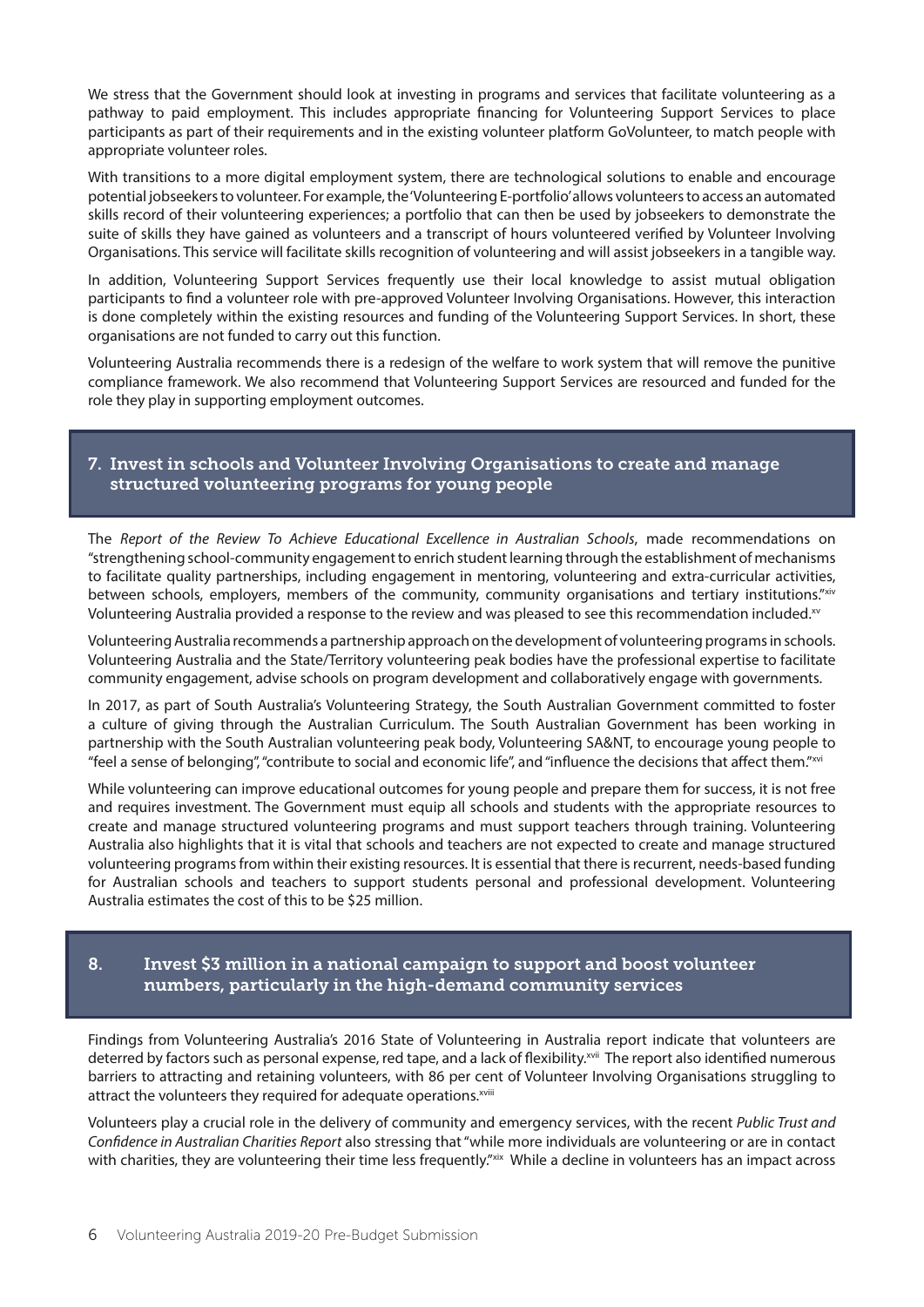all Australian communities, the effects are felt more acutely in regional areas, where communities are reliant on volunteers to provide essential supports and services.

Therefore, Volunteering Australia is calling for a national marketing and promotions strategy to boost volunteerism in Australia, particularly in areas, services and sectors with the highest un-met need and current areas of growth. As volunteering is a cross-portfolio initiative, Volunteering Australia calls for a partnership approach to promotions. The strategy should link volunteering resources to the 2030 Agenda for Sustainable Development. The Government should collaboratively explore measures to encourage more Australians to volunteer in high-demand community services, such as disability support, the NDIS, aged care, mental health and emergency services.

## Conclusion

Volunteering Australia thanks the Treasury for the opportunity to provide a submission to the 2019-20 Budget. We stress that targeted investment in the volunteering sector is an opportunity to amplify the positive work being carried out to support key Government priorities and to grow a culture of giving in Australia.

We look forward to working with the Government to ensure that the social, economic and cultural contributions of the volunteering sector is acknowledged and supported, through ongoing funding, recognising the value of volunteering as a cross-portfolio activity, and the vital role of volunteering in high quality service delivery.

Volunteering Australia would welcome further opportunity to consult or expand on any of our recommendations raised in this submission.

## Authorisation

This submission has been authorised by the Chief Executive Officer of Volunteering Australia.

Adjoure

Ms Adrienne Picone Chief Executive Officer

## Endorsements

This submission has been endorsed by the seven State and Territory volunteering peak bodies.

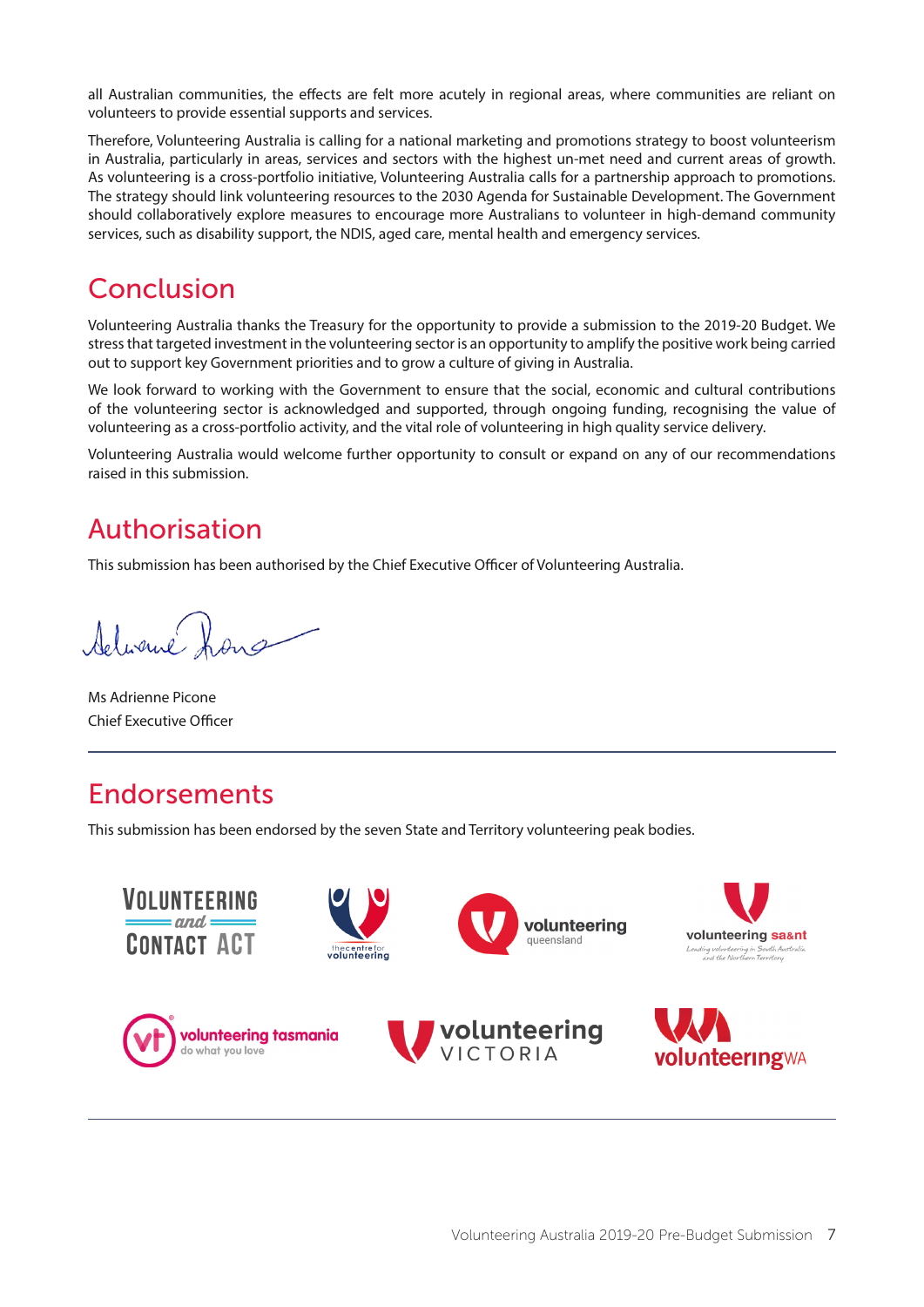# **Glossary**

- VA Volunteering Australia is the national peak body for volunteering in Australia. We work collectively with the peaks to deliver national, state and local volunteering programs and initiatives.
- VIO Volunteer Involving Organisations are organisations that engage volunteers as part of their workforce.
- VSS Volunteering Support Services (also known as Volunteer Resource Centres or Volunteer Support Organisations) provide place-based volunteer support services to volunteers and VIOs in their locality.

### References

- i Australian Bureau of Statistics (2015), General Social Survey, Summary Results, Australia, 2014, [http://www.abs.gov.](mailto:http://www.abs.gov.au/ausstats/abs@.nsf/mf/4159.0) [au/ausstats/abs@.nsf/mf/4159.0](mailto:http://www.abs.gov.au/ausstats/abs@.nsf/mf/4159.0)
- ii Ibid.
- iii Flinders University (2014), Volunteering worth \$290 billion a year, [http://blogs.flinders.edu.au/flinders](http://blogs.flinders.edu.au/flinders-news/2014/10/31/volunteering-worth-290-billion-a-year)[news/2014/10/31/volunteering-worth-290-billion-a-year](http://blogs.flinders.edu.au/flinders-news/2014/10/31/volunteering-worth-290-billion-a-year)
- iv Volunteering Australia (2015) 'Definition of Volunteering', [http://www.volunteeringaustralia.org/policy-and-best](http://www.volunteeringaustralia.org/policy-and-best-practise/definition-of-volunteering/)[practise/definition-of-volunteering/](http://www.volunteeringaustralia.org/policy-and-best-practise/definition-of-volunteering/)
- v Department of Families, Housing, Community Services and Indigenous Affairs (2011) Volunteer Grants 2011 Application Guidelines, [https://www.dss.gov.au/sites/default/files/documents/05\\_2012/app\\_guidelines2011.pdf](https://www.dss.gov.au/sites/default/files/documents/05_2012/app_guidelines2011.pdf)
- vi Volunteering Australia (2017), Pre-Budget Consultation, Online Feedback Submission.
- vii Australian Government (2015), Australian Government Response to the Senate Community Affairs References Committee Report: Impact on service quality, efficiency and sustainability of recent Commonwealth community service tendering processes by the Department of Social Services, [http://www.aph.gov.au/Parliamentary\\_Business/](http://www.aph.gov.au/Parliamentary_Business/Committees/Senate/Community_Affairs/Grants/Government_Response) [Committees/Senate/Community\\_Affairs/Grants/Government\\_Response,](http://www.aph.gov.au/Parliamentary_Business/Committees/Senate/Community_Affairs/Grants/Government_Response) p6
- viii Australian Government (2015), Australian Government Response to the Senate Community Affairs References Committee Report: Impact on service quality, efficiency and sustainability of recent Commonwealth community service tendering processes by the Department of Social Services, [http://www.aph.gov.au/Parliamentary\\_Business/](http://www.aph.gov.au/Parliamentary_Business/Committees/Senate/Community_Affairs/Grants/Government_Response) [Committees/Senate/Community\\_Affairs/Grants/Government\\_Response,](http://www.aph.gov.au/Parliamentary_Business/Committees/Senate/Community_Affairs/Grants/Government_Response) p6
- ix Department of Social Services (2017), Volunteer Management, Communities and Vulnerable People, [https://www.](https://www.dss.gov.au/communities-and-vulnerable-people/programmes-services/volunteer-management) [dss.gov.au/communities-and-vulnerable-people/programmes-services/volunteer-management](https://www.dss.gov.au/communities-and-vulnerable-people/programmes-services/volunteer-management)
- x Volunteering Australia (2017), The Value of Volunteering Support Services, [https://www.volunteeringaustralia.org/](https://www.volunteeringaustralia.org/wp-content/uploads/The-Value-of-Volunteering-Support-Services.pdf) [wp-content/uploads/The-Value-of-Volunteering-Support-Services.pdf](https://www.volunteeringaustralia.org/wp-content/uploads/The-Value-of-Volunteering-Support-Services.pdf)
- xi Department of Jobs and Small Business (2018), I Want To Work, [The future of employment services, https://www.](The future of employment services, https://www.jobs.gov.au/future-employment-services) [jobs.gov.au/future-employment-services](The future of employment services, https://www.jobs.gov.au/future-employment-services)
- xii Indicators of Community Strength in Victoria, op. cit., p17.
- xiii SEEK (2018), Get ahead by volunteering in 2018, [https://www.seek.com.au/career-advice/get-ahead-by](https://www.seek.com.au/career-advice/get-ahead-by-volunteering-in-2018)[volunteering-in-2018](https://www.seek.com.au/career-advice/get-ahead-by-volunteering-in-2018)
- xiv Department of Education and Training (2018), Through Growth to Achievement: Report of the Review to Achieve Educational Excellence in Australian Schools, [https://www.education.gov.au/review-achieve-educational](https://www.education.gov.au/review-achieve-educational-excellence-australian-schools)[excellence-australian-schools](https://www.education.gov.au/review-achieve-educational-excellence-australian-schools)
- xv Volunteering Australia (2017), Review to Achieve Educational Excellence in Australian Schools, [https://www.volunteeringaustralia.org/wp-content/](https://www.volunteeringaustralia.org/wp-content/filesmf/1510282943VolunteeringAustraliaSubmissionintoReviewtoAchieveEducationalExcellenceinAustralia Schools.pdf) [filesmf/1510282943VolunteeringAustraliaSubmissionintoReviewtoAchieveEducationalExcellenceinAustralia](https://www.volunteeringaustralia.org/wp-content/filesmf/1510282943VolunteeringAustraliaSubmissionintoReviewtoAchieveEducationalExcellenceinAustralia Schools.pdf) [Schools.pdf,](https://www.volunteeringaustralia.org/wp-content/filesmf/1510282943VolunteeringAustraliaSubmissionintoReviewtoAchieveEducationalExcellenceinAustralia Schools.pdf) p11.
- xvi Government of South Australia (2017), youTHRIVE 2017 Youth Strategy for South Australia, Department for Communities and Social Inclusive, Government of South Australia, http://www.officeforyouth.sa.gov.au/ data/ [assets/pdf\\_file/0007/50893/DCSI-958-OFY-YOUthrive-Booklet-2017\\_WEB\\_FA.PDF](http://www.officeforyouth.sa.gov.au/__data/assets/pdf_file/0007/50893/DCSI-958-OFY-YOUthrive-Booklet-2017_WEB_FA.PDF), p12.
- xvii Volunteering Australia and PwC (2016), 2016 State of Volunteering in Australia, [https://www.volunteeringaustralia.](https://www.volunteeringaustralia.org/wp-content/uploads/State-of-Volunteering-in-Australia-full-report.pdf) [org/wp-content/uploads/State-of-Volunteering-in-Australia-full-report.pdf,](https://www.volunteeringaustralia.org/wp-content/uploads/State-of-Volunteering-in-Australia-full-report.pdf) pix.
- xviii Volunteering Australia and PwC (2016), 2016 State of Volunteering in Australia, [https://www.volunteeringaustralia.](https://www.volunteeringaustralia.org/wp-content/uploads/State-of-Volunteering-in-Australia-full-report.pdf) [org/wp-content/uploads/State-of-Volunteering-in-Australia-full-report.pdf,](https://www.volunteeringaustralia.org/wp-content/uploads/State-of-Volunteering-in-Australia-full-report.pdf) pix.
- xix ACNC (2017), Public trust and confidence in Australian charities, Kantar Public, Market Research Report, October 2017, p28.